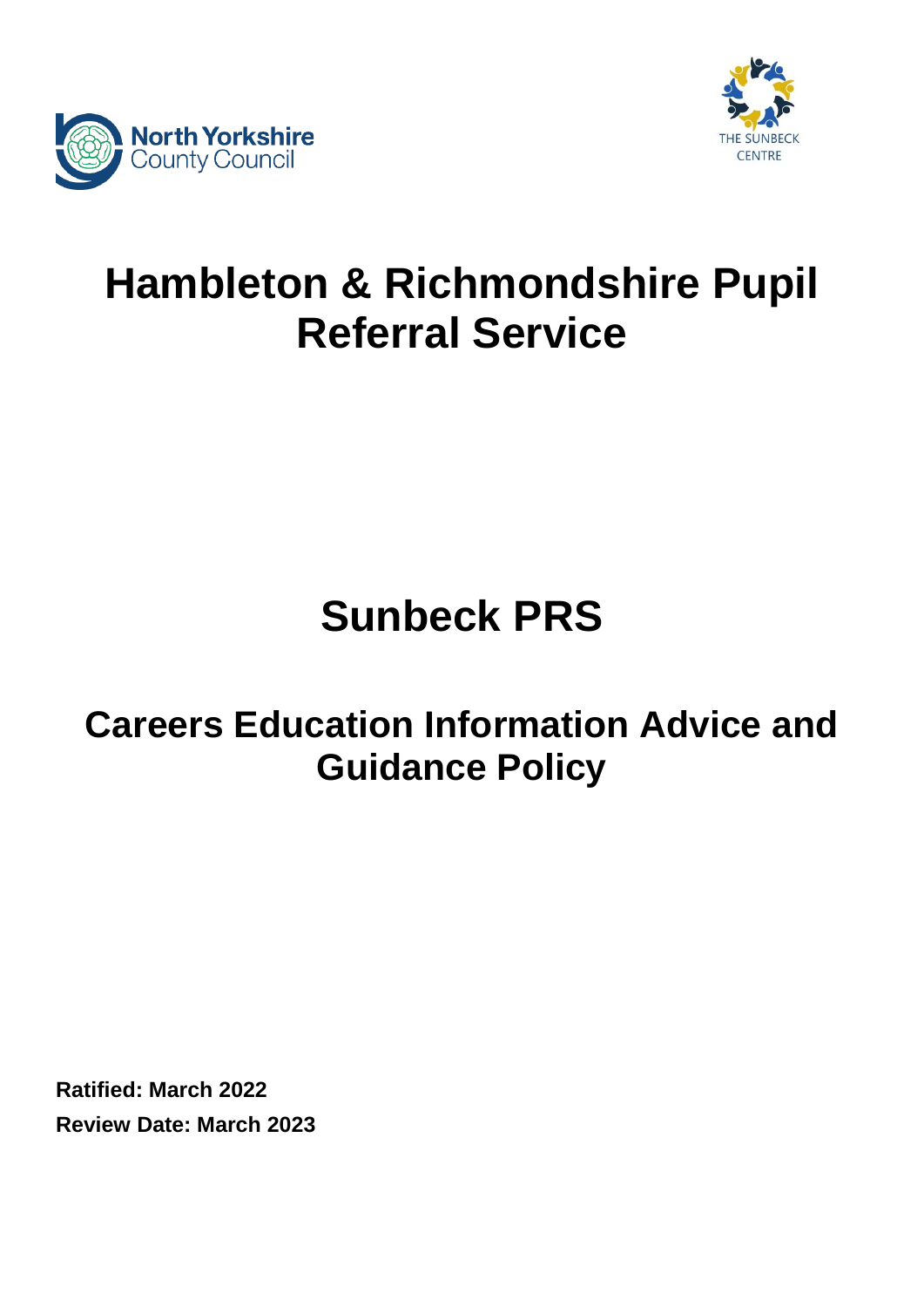#### **1.0 Introduction**

This policy is built on the vision and values that all students must be provided with impartial Careers Education, Information, Advice and Guidance (CEIAG) to support them through this transitionary placement. The young person will have every opportunity to pursue their chosen learning pathways and work placement.

Our Hambleton and Richmondshire Pupil Referral Service (HRPRS) aim is to ensure all learners are empowered to make self-determined choices about learning and work opportunities. We are committed to do this by providing each young person with:

- Confidence in his/her own abilities
- A positive outlook on their own future
- Opportunities to participate and enjoy being involved in their learning
- Opportunities to make informed decisions and identify relevant future goals
- Frequent chances to work with others
- A safe and secure environment
- Empowerment to be the best that they can be in everything that they do
- Access to CEIAG that is impartial, inclusive, accessible and in a variety of formats
- Staff that have been trained and developed to deliver appropriate CEIAG

#### **2.0 Aims**

For young people to:

• Have opportunities to discuss their learning and career options at any point in their learning process and be supported with this.

 Understand themselves and the influences on them, be able to assess themselves and set realistic targets.

- Understand and investigate opportunities in learning and work and identifying future goals.
- Make action plans to develop skills and review these on a regular basis.

These should be achieved through:

- A planned programme of careers education
- Access to a range of information resources
- Access to information and advice about all post-16 pathways
- Access to impartial advice and guidance
- Opportunities for vocational learning and/or workplace experiences

#### **3.0 Partnership**

Each young person has access to impartial advice from the Careers and Guidance Manager to help them plan, look at how to overcome any difficulties and achieve their goals. Beyond this, HRPRS will:

- Work closely with parents/carers in a variety of ways including:
- Regular phone calls and regular review meetings
- News, information and opportunities shared on the website and on school social media
- Response to ad-hoc requests for advice and information, including appointments in school.
- Working with partner agencies and organisations to support student transition:
- Post-16 learning providers (e.g. Darlington College, Middlesbrough College, Harrogate College)
- Local employers
- NYBEP
- The Careers Enterprise Company